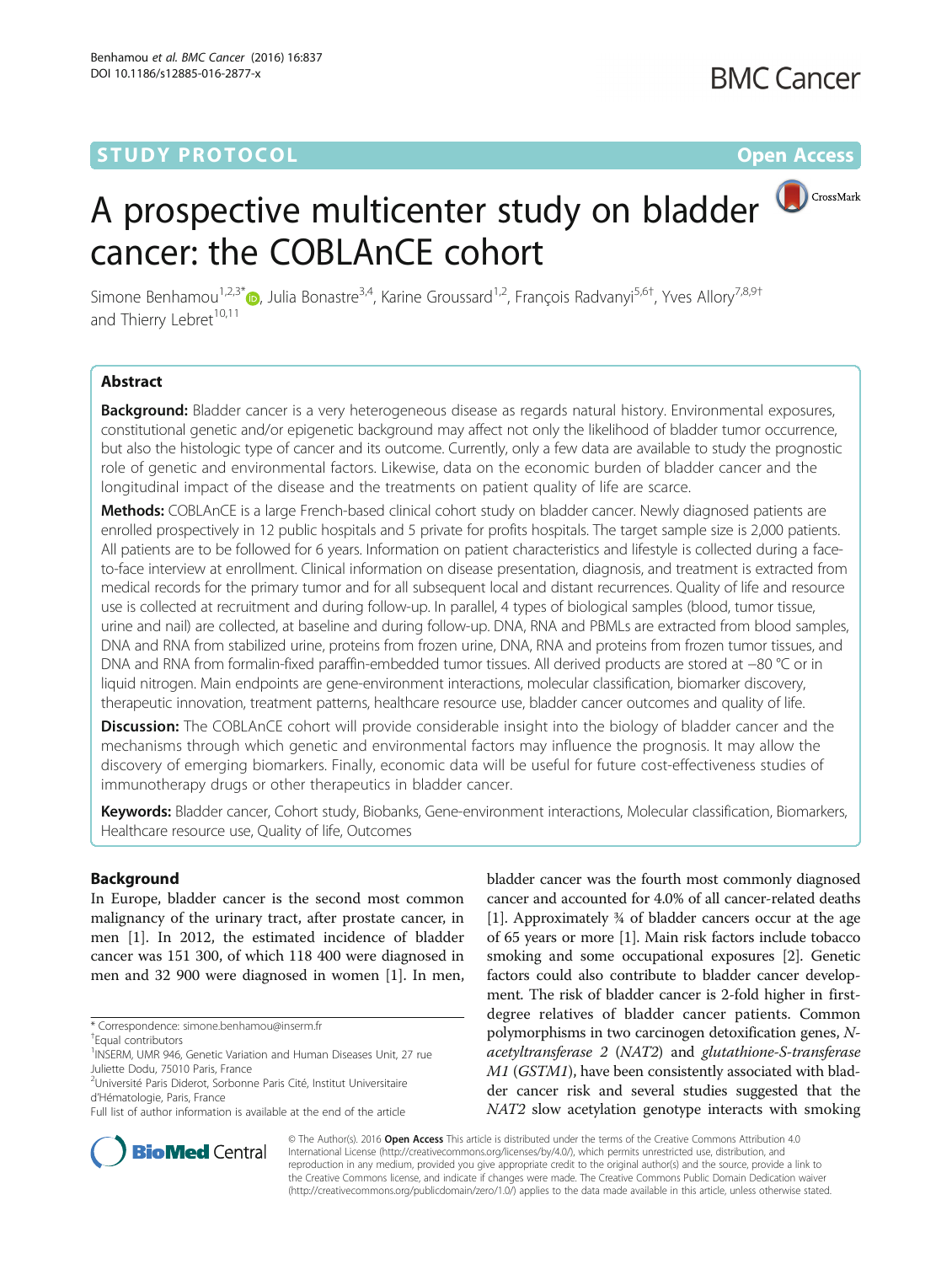intensity [[3\]](#page-6-0). However, additional large investigations of bladder cancer risk, NAT2 genetic variation and comprehensive assessment of smoking habits, notably flue- or air-cured tobacco, are still needed to further assess this interaction. Recently, genome-wide association studies have identified around ten common susceptibility loci associated with bladder cancer risk [[4](#page-6-0), [5\]](#page-6-0). In contrast, little is known on the relationships between genetic markers, behavioral and environmental factors, and bladder cancer outcome.

Bladder cancer is a very heterogeneous disease with a variable natural history. Ninety to 95% of all bladder cancers are urothelial cell carcinomas. Urothelial carcinomas are classified into two broad categories: nonmuscle-invasive bladder cancers (NMIBC) which are restricted to the urothelial cell layers (stage Ta or Tis) or only penetrate the lamina propria (stage T1), and muscle-invasive bladder tumors (MIBC). About 80% of all newly diagnosed bladder carcinomas present as NMIBC and 20% as MIBC. The disease is characterized by a wide range of outcomes. At one end of the spectrum, low-grade NMIBC rarely progress to aggressive or metastatic tumors but as many as half will recur [\[6](#page-6-0)]. At the other extreme, high-grade NMIBC have a high malignant potential associated with significant progression (20% of patients develop a MIBC bladder cancer), and 50% of MIBC are associated with cancer death [\[7\]](#page-6-0).

In the United States, several studies have shown that bladder cancer represents an economic burden for patients and society [[8\]](#page-6-0). However, few economic data based on patient level data are available in Europe especially regarding the cost-effectiveness of many recent and costly interventions. Given the major differences between healthcare systems, it is important to assess the economic burden of bladder cancer in different jurisdictions [[9\]](#page-6-0). Similarly, good quality data on the longitudinal impact of both the disease and the treatments on the patient quality of life (QoL) are scarce [\[10](#page-6-0)]. In particular, there is limited QoL data in metastatic patients and in non-muscle invasive tumors where the rhythm of endoscopic surveillance could be adapted according to the repercussions on the various dimensions of QoL (functional dimension and anxiety).

Overall, environmental exposures, constitutional genetic and/or epigenetic background may affect not only the likelihood of bladder tumor occurrence but also the type of cancer which will occur. More specifically, they may determine the oncogenesis pathway followed by bladder tumorigenesis. Today, there are only very few data available to address these issues, probably because of a lack of samples of patients well enough clinically, epidemiologically and biologically characterized. There is therefore a need for well designed, adequately-powered cohort study to investigate gene-environment interactions, pathological and molecular classification, biomarker discovery, therapeutic innovation, treatment patterns, healthcare resource use, bladder cancer outcomes and quality of life.

#### Methods/Design

### Study design

COBLAnCE (a COhort to study BLAdder CancEr) is a national, non-interventional, prospective cohort of newly diagnosed bladder cancer patients. Twelve French public hospitals (including 9 university institutions) and 5 private for profits hospitals participate in the enrollment. The study protocol has been approved by the French regulatory authorities (data protection authority Commission Nationale de l'Informatique et des Libertés (CNIL) N° DR-2012-441 and biological collections authority N° DC-2011-1486) and a French ethics committee (Comité de Protection des Personnes Ile de France VII (N° CO-12-001). COBLAnCE adapted the Integrated Study on Bladder Cancer (ISBlaC) tools that were kindly provided by Dr Malats (National Cancer Research Centre (CNIO), Madrid, Spain). Each patient enrolled in the study provides a written informed consent. Enrollment started in December 2012.

The study has been designated:

1) To evaluate the association between constitutional DNA polymorphisms, environmental parameters, molecular bladder cancer subtypes and outcomes. The inclusion of features of both the tumor and the host will facilitate the discovery of tumorigenesis mechanisms, drugable targets and diagnostic and prognostic biomarkers.

We will comprehensively assess interactions between smoking habits, notably flue- or air-cured tobacco, and genetic variants on bladder cancer risk. Such analyses are possible in France where the great majority of cigarette smokers were air-cured tobacco users before the 1970's. Changes in smoking habits are recorded during the follow-up period and will allow evaluating the impact of continuing smoking after bladder cancer diagnosis on recurrence and survival. More generally, this study will make possible the assessment of the impact of various environmental and occupational exposures on bladder cancer presentation and prognosis, and whether these relationships are modulated by genetic markers.

2) To improve the molecular subtyping of bladder cancer on a large series of tumors collected prospectively integrating transcriptome (both coding and non-coding RNA), proteome, genomic alterations and epigenetic modifications. The identification of homogeneous classes of bladder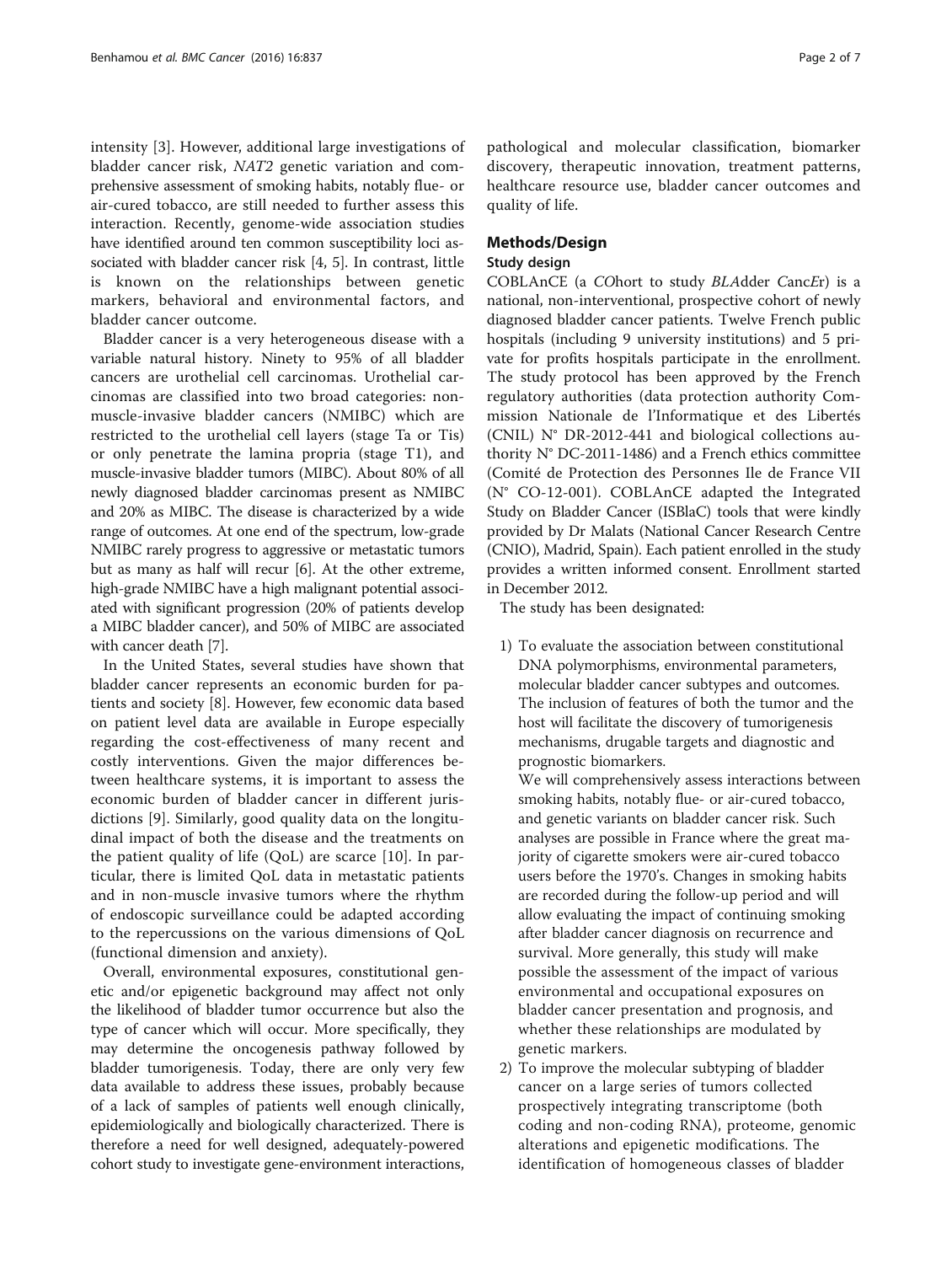cancers is a fundamental step towards tailored treatments and more reliable predictive markers of treatment response.

Beyond the NMIBC / MIBC dichotomy, the huge heterogeneity of bladder cancer requires large number of samples and high throughput technologies to unravel reliable molecular subtypes. The specific associations between molecular subtype occurrence and genetic and/or environmental background will be explored.

- 3) To provide insight into the tumor progression comprehension and to help to identify biomarkers by the sequential sampling of recurrent tumors and urine from individual patients during follow-up. Molecular comparison of primary tumor with samples at recurrence and/or progression will allow phylogenetic analysis, phenotypic stability and tumor heterogeneity assessment. The specifically molecular changes associated with clinical steps will be tested as potential driving events and/or prognosis biomarkers.
- 4) To describe treatment patterns and to assess QoL and direct and indirect costs attributable to bladder cancer from the payer perspective with a long-term follow-up.

These data will help decisions by all stakeholders and policymakers. It will be of paramount importance in the context of implementation of new diagnostic or therapeutic modalities.

#### Patient population

Patients, regardless of age and sex, are eligible to participate in the study if they are diagnosed in one of the participating centers with no history of bladder cancer, with at least one signal (symptoms, imaging results) that is suspected to be of bladder cancer origin and are to undergo transurethral resection or cystectomy in order to obtain a final histologic diagnosis. All histological types are eligible.

#### Follow-up schedule

All patients will be followed over a 6-year period as most first recurrence and cases of progression occur during this time scale. Treatment follow-up is based on the European Association of Urology recommendations, i.e. routine visits at 3 months, 6 months, 12 months for high grade tumors including cytology and cystoscopy, and annually thereafter [[11\]](#page-6-0). Information on health status is recorded at each follow-up visit.

#### Data collection and data management

Information on patient characteristics and lifestyle is collected during a face-to-face interview at enrollment. Interviews are conducted by trained interviewers at each of the 17 recruiting centers and take approximately 50 min. Clinical information on disease presentation,

diagnosis, and treatment is extracted from patient medical records for the primary tumor and for all subsequent local and distant recurrences. Quality of life is collected using self-administered questionnaires at recruitment and at 6 months, 12 months, and then annually if no local recurrence occur, and at 3 months, 6 months 12 months and then annually in case of local recurrence. Two types of questionnaires are used: the EuroQol EQ-5D questionnaire and the EORTC QLQ-C30 core questionnaire as well as additional modules, which have been developed to measure QoL in patients with bladder cancer (BLS 24 and BLM 30). Finally, resource use is collected during the different steps of the management of bladder cancer distinguishing between non-muscle-invasive and muscle-invasive tumors: diagnosis, surgery, adjuvant treatments, surveillance, and treatment of local and distant recurrences. Main data collected are provided in Table [1.](#page-3-0)

Structured and secured electronic Case Report Forms (eCRFs) have been developed for the study. Subjects are assigned a study identification number which identifies their data. Names are removed from the data and the correspondence between the name and the identification number is kept in centers. eCRFs are entered online at each participating center into a central database ('MACRO') specifically designed to store all collected data. The database comprises automatic range and logic checks to reduce data entry errors. A data manager identifies missing or inconsistent data and returns queries to centers.

#### Sample collection

For each patient, four types of samples (blood, tumor tissue, urine and nail) are collected, at baseline and/or during follow-up, and delivered to three Biological Resources Centers (BRC) (NF S96-900 certification obtained for two BCR and being requested for one BRC) for processing and storage in cryoconservators or freezers which are alarmed and continuously monitored (Table [2](#page-3-0)).

Sampling kits including all tubes/containers required for the study and packaging for the shipment are prepared by the BRC of the Jean Dausset Foundation – Human Polymorphism Study Center (HPSC-BRC) in Paris and sent to participating centers. All contents are pre-labeled with a unique bar code to provide full traceability from the patient inclusion.

#### Blood samples

Blood samples are collected prior to surgery in three tubes (10 ml in one EDTA-containing tube for DNA extraction and isolation of plasma, 6 ml in one citratecontaining tube for isolation of lymphocytes, and 2.5 ml in one PAXgene tube for RNA extraction). The same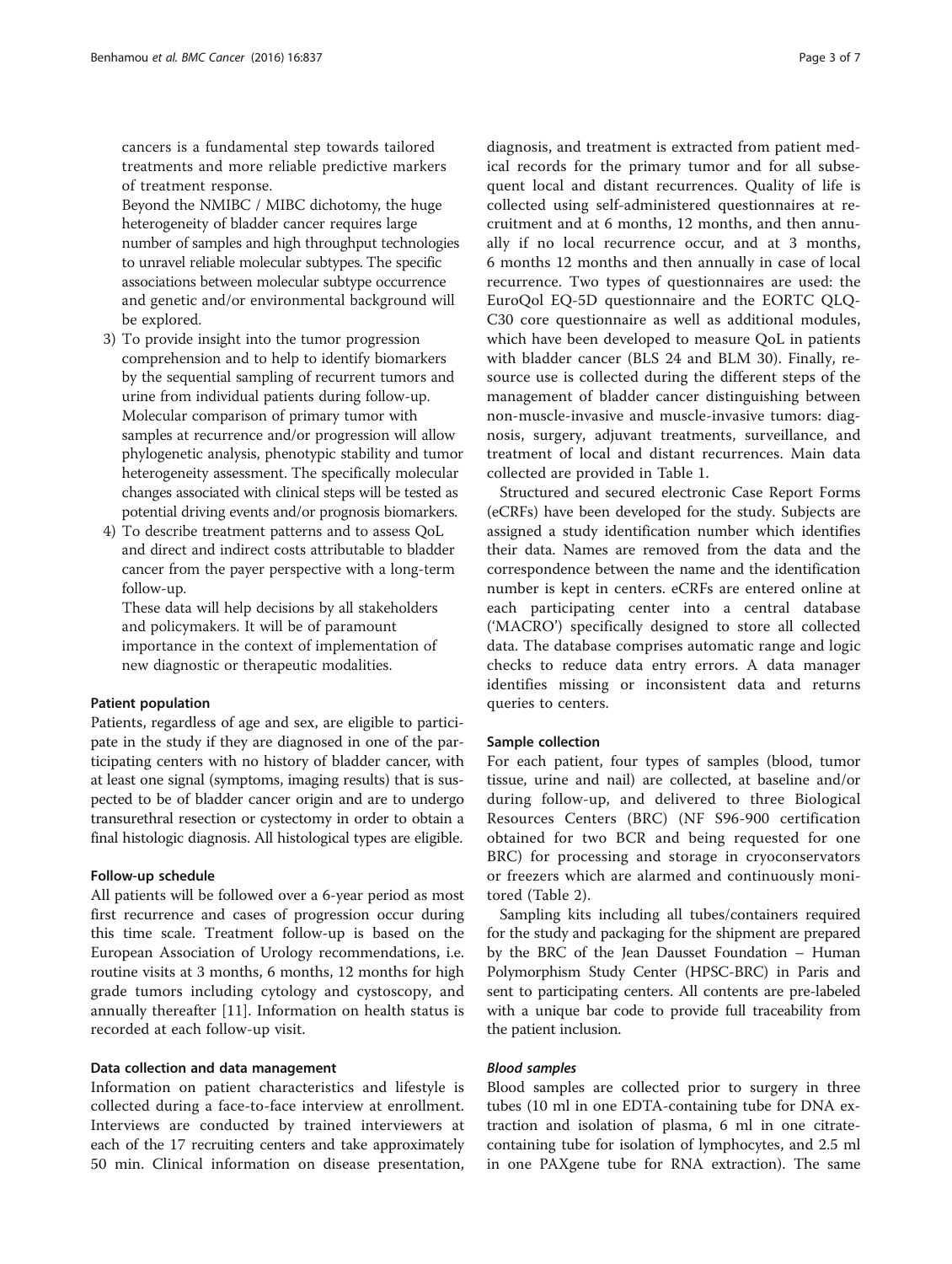<span id="page-3-0"></span>Table 1 Data collection

| Type of data    | Data collected                                                                                                                                                                                                                                                                                                                                                                                                                                                                                                                                                                                                                                                                                                                                                                                                                                                                                                                          | Data Source                                                      |
|-----------------|-----------------------------------------------------------------------------------------------------------------------------------------------------------------------------------------------------------------------------------------------------------------------------------------------------------------------------------------------------------------------------------------------------------------------------------------------------------------------------------------------------------------------------------------------------------------------------------------------------------------------------------------------------------------------------------------------------------------------------------------------------------------------------------------------------------------------------------------------------------------------------------------------------------------------------------------|------------------------------------------------------------------|
| Epidemiology    | (1) Sociodemographic characteristics: age, sex, place of birth, educational level, marital status,<br>household income, working situation, history of residences and of occupations.<br>(2) Lifestyle: history of tobacco consumption, dietary habits and physical activity.<br>(3) Medical history and medication use: weight, height, urinary tract infection, hematuria, kidney<br>stones, skin or respiratory allergies, anti-hypercholesteremic and anti-inflammatory drugs, hormonal<br>treatment, personal and family history of cancer                                                                                                                                                                                                                                                                                                                                                                                          | Face to face interview                                           |
|                 | Disease management (1) Disease presentation: presence of symptoms (hematuria, pollakuria, dysuria, urgency,<br>hydronephrosis), alteration of health status<br>(2) Procedures before diagnostic resection: urinary cytology, urine culture, abdominal ultrasound,<br>urinary tract fibroscopies, imaging (scanner, MRI)<br>(3) Diagnosis through transurethral resection of the bladder: Hervix or Narrow-Band-Imaging (NBI)<br>fluorescence, number and location of resected tumors, size and aspect of the largest tumor<br>(4) Treatment: for NMIBC intravesical instillations and cystectomy; for MIBC: chemotherapy,<br>radiotherapy, for both NMIBC and MIBC: lymphadenectomy, urethrectomy, nephro-urethrectomy,<br>urinary diversion, blood transfusion, any hospitalization and complications.<br>(5) Outcomes: locoregional and distant recurrences (dates, sites, pathology, treatments, etc.) and death<br>(date and place) | Patient medical<br>records                                       |
| Pathology       | (1) Histological type and subtype<br>(2) Prognosis factors : for NMIBC tumor stage, grade, CIS associated, lymphovascular invasion; for MIBC,<br>TNM stage, surgical margins, lymphovascular invasion, lymph node density<br>(3) Pathological review for all cases at initial diagnosis and recurrence                                                                                                                                                                                                                                                                                                                                                                                                                                                                                                                                                                                                                                  | Patient medical<br>records                                       |
| Resource use    | (1) All hospitalizations: dates, type of facility, service, type of care and diagnosis-related group.<br>(2) Outpatient and community care : Cystoscopies, Imaging (CT, MRI, ultrasound, etc.), urine cytology,<br>urine culture and tumor biomarkers<br>(3) Sick leaves                                                                                                                                                                                                                                                                                                                                                                                                                                                                                                                                                                                                                                                                | Patient medical<br>records<br>Self-administered<br>questionnaire |
| Quality of life | (1) Generic measure: EuroQol EQ-5D-3 L questionnaire<br>(2) Generic measure: EORTC QLQ-C30 questionnaire<br>(3) Specific measures: urinary and bowel symptoms, impairment due to repeated treatments and<br>sexual functioning.<br>- EORTC-BLS24 questionnaire for patients treated with transurethral resection of the bladder<br>- EORTC-BLM30 questionnaire for those who underwent cystectomy                                                                                                                                                                                                                                                                                                                                                                                                                                                                                                                                       | Self-administered<br>questionnaires                              |

day samples are shipped by centers to the HPSC-BRC where they are processed at reception (24 to 72 h after blood sampling). Viable lymphocytes are isolated using 'UNI-SEP Lymphocyte Separation' tubes (Eurobio) and stored in liquid nitrogen. Aliquots of plasma and buffycoats isolated from EDTA blood are stored at −80 °C.

DNA is extracted from buffy-coats using a salting out protocol on the Autopure LS (Qiagen). DNA concentrations are measured using 'PicoGreen dsDNA reagent' (Life Technologies). DNAs are diluted sequentially using TE10:1 to get concentrations normalized at 100 ng/μL. Integrity of DNA is checked on agarose gel on 20% of extracted DNAs. Gender is systematically checked on all DNAs extracted using a PCR method [\[12](#page-6-0)].

RNA is extracted from PAXgene tubes using PAXgene Blood miRNA Kit (Qiagen) on the QIAcube (Qiagen). RNA concentration is measured on a NanoDrop 2000C (Thermo Scientific) and quality of RNA is evaluated by calculation of the RIN (RNA Integrity Number) on a Bioanalyzer 2100 (Agilent).

Table 2 Sample collection

| Time of collection         | Sample               | Derived products   | Storage                      |
|----------------------------|----------------------|--------------------|------------------------------|
| Enrollment                 | $(1)$ Blood          | DNA, RNA, PBMLs    | $-80$ °C and liquid nitrogen |
|                            | (2) Stabilized urine | DNA, RNA           | $-80 °C$                     |
|                            | Frozen urine         | Proteins           | $-80 °C$                     |
|                            | (3) Frozen tumor     | DNA, RNA, proteins | $-80 °C$                     |
|                            | <b>FFPE</b>          | DNA, RNA           | $-80 °C$                     |
|                            | $(4)$ Nail           |                    | Room temperature             |
| 12 months after enrollment | (1) Stabilized urine | DNA, RNA           | $-80 °C$                     |
|                            | Frozen urine         | Proteins           | $-80 °C$                     |
| At each recurrence         | (1) Frozen tumor     | DNA, RNA, proteins | $-80 °C$                     |
|                            | <b>FFPE</b>          | DNA, RNA           | $-80 °C$                     |

PBMLs, peripheral blood mononuclear leukocytes; FFPE, formalin-fixed paraffin-embedded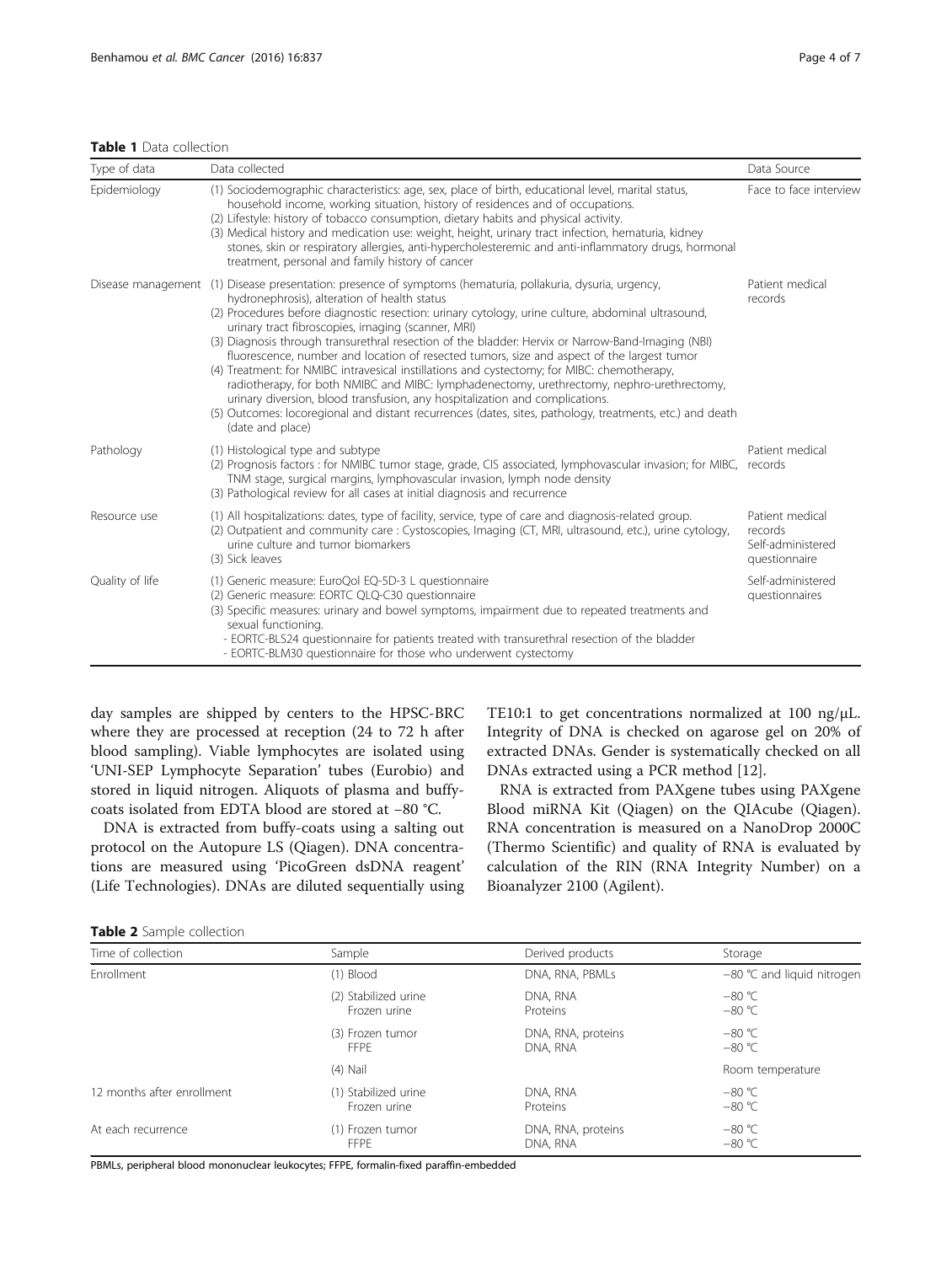#### Tumor samples

Tumor tissue is sampled at first transurethral resection of bladder tumor and transferred to the pathology department for diagnosis according to routine procedures, including formalin fixation and embedding in paraffin (FFPE blocks). If the tumor is large enough (diameter > 10 mm), a sample is snap-frozen and stored at −80 °C in freezers located at each center. Frozen tumor samples are shipped every three months on dry ice to the biological resources platform of the Curie Institute in Paris for DNA, RNA and proteins extraction, aliquoting and storage at −80 °C. A representative FFPE block and slides used for diagnosis are sent at room temperature to the Mondor hospital's biological resources platform for pathological review, DNA and RNA extraction, and Tissue Micro Arrays construction for future immunohistochemical and/or in situ hybridization analysis.

Cryosections are performed from frozen samples to check for tumor cell content by an uropathologist. Following the uropathologist report, macrodissections is performed on the frozen samples using a scalpel to take fragments enriched in tumor cells and the percentages of tumor cells of the microdissected fragments are recorded. When the samples are of sufficient size, a fragment of around 120 mg is taken. The remaining of the sample is stored at −80 °C. To extract RNA, DNA and protein from the same part of the tumor, each fragment is frozen in liquid nitrogen and is ground in a mortar. If the fragment is of sufficient size (above 45 mg), the powder is divided in three equal parts, for RNA and DNA extractions and for protein extract. If the quantity of material is limiting, DNA, then RNA are prioritized. Between 20 and 45 mg, the powder will be divided in two parts for RNA and DNA extractions. Below 20 mg, only DNA will be extracted.

DNA is extracted following a phenol-chloroform procedure and quantified using a NanoDrop spectrophotometer and a Qubit fluorometer. The quality of the DNA is verified by electrophoresis. RNA is extracted using the TissueLyzer (Qiagen) and the Qiagen miRNeasy kit. RNA is quantified with a Nanodrop spectrophotometer. The RIN (RNA integrity number) is measured on an Agilent 2100 bioanalyzer. For protein, the powder is dissolved in a Laemmli buffer using the TissueLyzer (Qiagen) and the proteins are quantified with the Pierce BCA kit. To spare materials, amplifications of RNA and DNA are performed as some analyses can be done on amplified materials. To obtain DNA and RNA from all tumors of the COBLAnCE cohort, DNA and RNA are being extracted from paraffin materials.

For FFPE samples, slides are prepared from each block. New HES coloration, as control, is realized, the slide is scanned and archived. A GATA3/CK5/6 double-staining immunohistochemistry is performed to classify the tumor at molecular level [[13](#page-6-0), [14](#page-6-0)] and guide Tissue Micro Arrays and DNA/RNA extraction performed on selected zones.

DNA and RNA (Recover All) are extracted using Maxwel automate and specific FFPE kits (Promega). DNA and RNA concentrations are quantified using Qubit technology. Samples are stored at −80 °C.

In case of recurrence, both fresh and paraffin-embedded tumor tissue samples are collected and processed as previously described.

#### Urine samples

A urine sample is collected prior to surgery. 50 ml of these urine samples is stored at room temperature in Norgen® tubes (Thorold, Canada) for nucleic acid extraction and the surplus is immediately frozen at −80 °C in Falcon tubes for further protein extraction.

Norgen® and frozen urine samples are shipped every three months at room temperature and on dry ice respectively to the Platform of Biological Resources - Henri Mondor Hospital to be processed.

DNA and RNA are extracted with the automated Maxwell 16 Instrument (Promega, Lyon, France), using the Maxwell LEV DNA Blood Kit and LEV RNA tissue Kit respectively. 25 ml of Norgen® urine is used for each DNA or RNA extraction on pellet after centrifugation. For DNA extraction, each sample is centrifuged at 2000 g for 10 min. Purified DNA and RNA samples are eluted in 50 μL nuclease-free water and stored at −80 °C in the Plateform of Biological Resources (Henri Mondor Hospital) until processed. Nucleic acids concentration is determined using NanoDrop 2000C (Thermo Scientific).

To extract urine protein, thawed urine is centrifuged at 1300 xg for 10 min at room temperature. Then, protein is isolated from both the supernatant and the obtained pellet separately. Proteins from the pellet are extracted by 200 μl of T-PER reagent (Tissue Protein Extraction Reagent, Thermo scientific), containing protease and phosphatase inhibitors. Proteins from the initial urine supernatant are precipitated by trichloracetic acid (TCA 30%, Sigma-Aldrich) to a final concentration of 6%, and the pellet is washed twice with ice-cold acetone (Sigma-Aldrich) and air-dried. Proteins are stored at −80 °C in the Platform of Biological Resources (Henri Mondor Hospital).

Protein concentration is assessed with Pierce BCA protein assay kit (Thermo Scientific).

An additional urine sample is collected at the 12 months follow-up visit for patients not treated with radical cystectomy and processed as previously described.

#### Toenail clippings

Toenail clippings are collected at the time the baseline questionnaire is completed and blood samples are collected. They are delivered to HPSC-BRC in a sealed envelope along with blood samples, and then mailed to the Mondor hospital's biological resources platform every three months for storage at ambient temperature.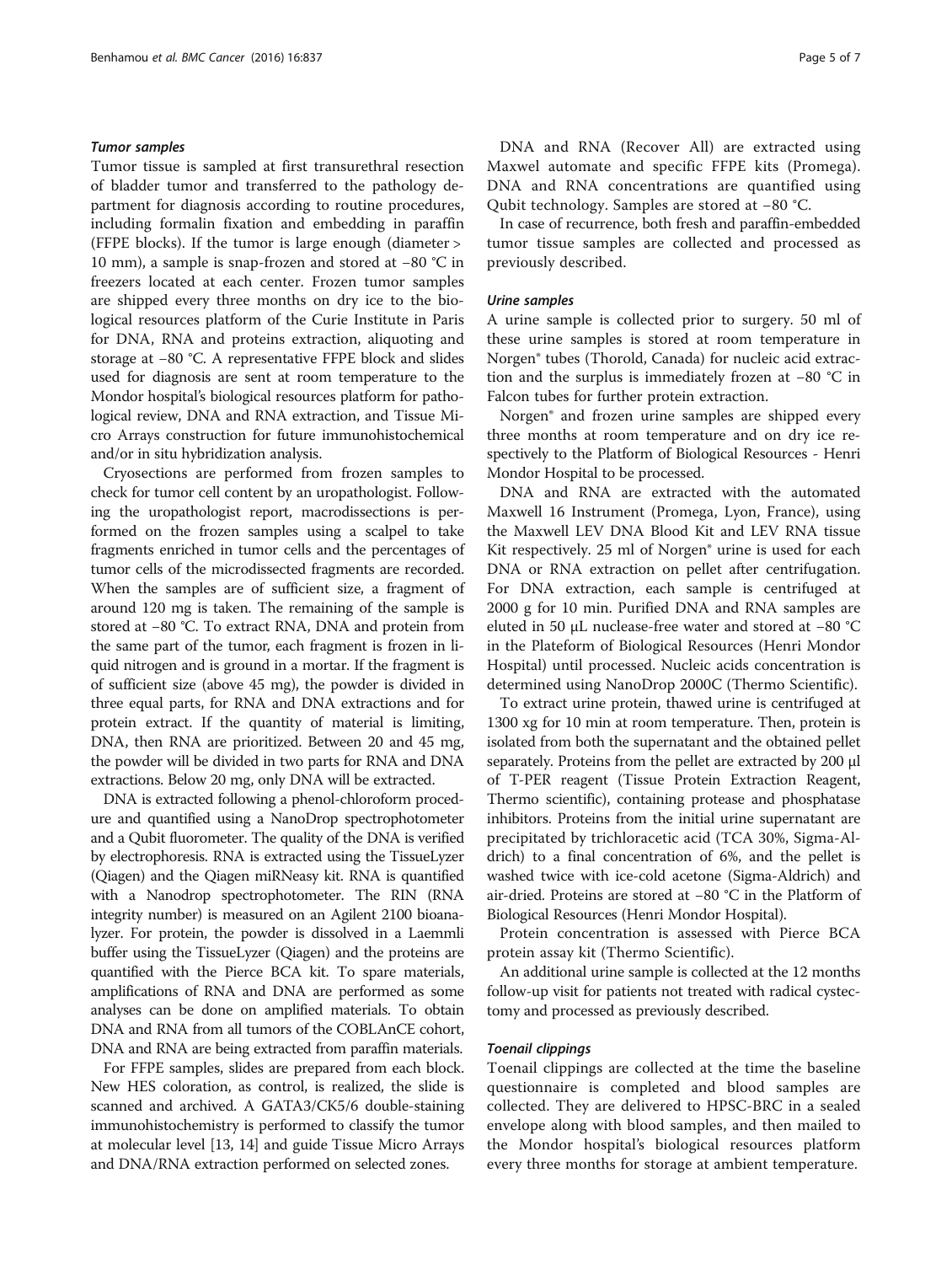#### Power considerations and data analysis

We planned to enroll 2,000 patients. We assumed a recruitment period of 5 years (50% of the patients recruited the 3 first years and 50% the 2 last years), a loss to follow-up rate of 10% during the 3 first years, 5% during the 2 following years, and 5% thereafter, and a progression rate of 40% at 4 years and 50% at 5 years. Based on the literature data, 30% of bladder cancer patients present with a MIBC at the time of diagnosis. We therefore expect 600 patients with MIBC to be included; the progression free survival is the primary endpoint of interest for these patients. The study will be sufficiently powered (bilateral test, α = 0.05, 1-β ≥ 80%) to detect a hazard ratio ≥ 2 considering a prevalence of marker progression between 10% and 20%, or a hazard ratio  $\geq 1.5$ for a prevalence marker between 30% and 50%.

Data analyses will be performed to complement specific objectives outlined above. Various parameters which are planned to be assessed have been summarized in Table [1](#page-3-0). All analyses will be carried out using SAS version 9.1 (SAS Institute, Cary, NC, USA) and STATA (Version 13, Stata Corporation, Austin, Texas).

#### **Discussion**

To date (March 2016), 13 centers are actively involved in subject recruitment and 1020 patients have already been enrolled in the study. Recruitment is expected to end in the first semester of 2017. This ambitious project will allow having one of the biggest cohorts of incident bladder tumors with a longest follow-up (minimum 6 years).

This study will provide us with considerable insight into the biology of bladder cancer and the mechanisms through which various factors may alter the prognosis. It should facilitate the identification and the cost-effectiveness of emerging biomarkers and targeted therapies in bladder cancer.

The multidisciplinary approach of this study will allow communication with other researchers and departments to share ideas and foster collaborations. In fact epidemiologists, clinicians, biologists, pathologists, health economists, researchers coming from various French institutions joined together to build this cohort. In addition, the interaction with many health centers will support the translation of our research findings into clinical practice.

During the follow-up period, new experimental drugs for bladder cancer treatment may be recorded. For the purpose of these registrations, data prospectively collected in COBLAnCE will be useful to describe the natural history of bladder tumor evolution in France.

In summary, the establishment of this cohort study, along with the wealth of epidemiological, clinicipathological, economical and biological evidence to be collected, will lead to a much needed understanding of bladder cancer and provide evidence to guide health professionals in the management and care of patients with this disease.

Despite the large size of this prospective cohort, larger studies are necessary for specific analyses in subgroups of patients, i.e. within stage of disease, or within groups of patients with the same treatment. Therefore, we intend to establish close collaborations with other ongoing prospective studies on bladder cancer in order to combine the datasets and accordingly to increase the statistical power.

#### Abbreviations

BRC: Biological resources center; eCRF: Electronic case report form; FFPE: Formalin-fixed paraffin-embedded; GSTM1: Glutathione-S-transferase M1; MIBC: Muscle-invasive bladder tumors; NAT2: N-acetyltransferase 2; NMIBC: Non-muscle-invasive bladder cancers; PBML: Peripheral blood mononuclear leukocytes; QoL: Quality of life

#### Acknowledgements

The authors would like to thank the following hospitals for their involvement in patient recruitment: Hôpital Foch (Suresnes), Centre Hospitalier Universitaire Henri Mondor (Créteil), Centre Hospitalier Universitaire Gabriel-Montpied (Clermont-Ferrand), Centre Hospitalier Régional Universitaire de Lille, Centre Hospitalier Universitaire de Nîmes, Clinique Beau Soleil (Montpellier), Hopital Pasteur (Colmar), Centre Hospitalier René Dubos (Pontoise), Clinique du Parc Rambot (Aix en Provence), Centre Hospitalier Universitaire Grenoble Alpes (Grenoble), Clinique Urologique Atlantis (Nantes), Centre Hospitalier Européen Georges Pompidou (Paris), and Centre Hospitalier de Brabois (Nancy), and Dr Hélène Blanché at the Biological Resources Centre of Human Polymorphism Study Center, Dr Caroline Barau, Dr Nanor Sirab, Pascale Maille, Fannie Semprez and Pascale Soyeux at the Platform of Biological Resources and Research Team INSERM U955 of Henri Mondor Hospital, and Elodie Guyon and Dr Odette Mariani at the Biological Resources Centre of Curie Institute, Clémentine Krucker and Dr Isabelle Bernard-Pierrot at UMR144 CNRS, for the management of biological specimen, and Dr Marie-Claude Babron, Pascale Jan and Anthony Mangin for the data management of the COBLAnCE study.

#### Funding

This project is funded by the French Ministry of Research (Programme Investissements d'Avenir Cohortes), the Institute of Research in Public Health - National Institute of Health and Medical Research, and the National League against Cancer. Sponsors were not included in the study design nor will they be in the collection, analysis, and interpretation of data, or in publications that will results from this study.

#### Availability of data and materials

Anonymized data and biological samples collected during the study can be obtained for conducting scientific projects. Requests will be evaluated by the Scientific Committee of the COBLAnCE cohort.

#### Authors' contributions

SB, JB, YA, FR and TL contributed to the conception and design of the study. All authors are members of the study strategy group. KG provides overall study management and lead activities for monitoring evaluation. SB coordinates the project and drafted the manuscript. All authors critically read and revised the manuscript. All authors approved the final version of the manuscript.

#### Competing interests

The authors declare that they have no competing interests.

#### Consent for publication

Not applicable.

#### Ethics approval and consent to participate

This project was approved by one French ethics committee (Comité de Protection des Personnes Ile de France VII, reference number CO-12-001) for all participating centers: Hôpital Foch (Suresnes), Centre Hospitalier Universitaire Henri Mondor (Créteil), Centre Hospitalier Universitaire Gabriel-Montpied (Clermont-Ferrand), Centre Hospitalier Régional Universitaire de Lille, Centre Hospitalier Universitaire de Nîmes, Clinique Beau Soleil (Montpellier), Hopital